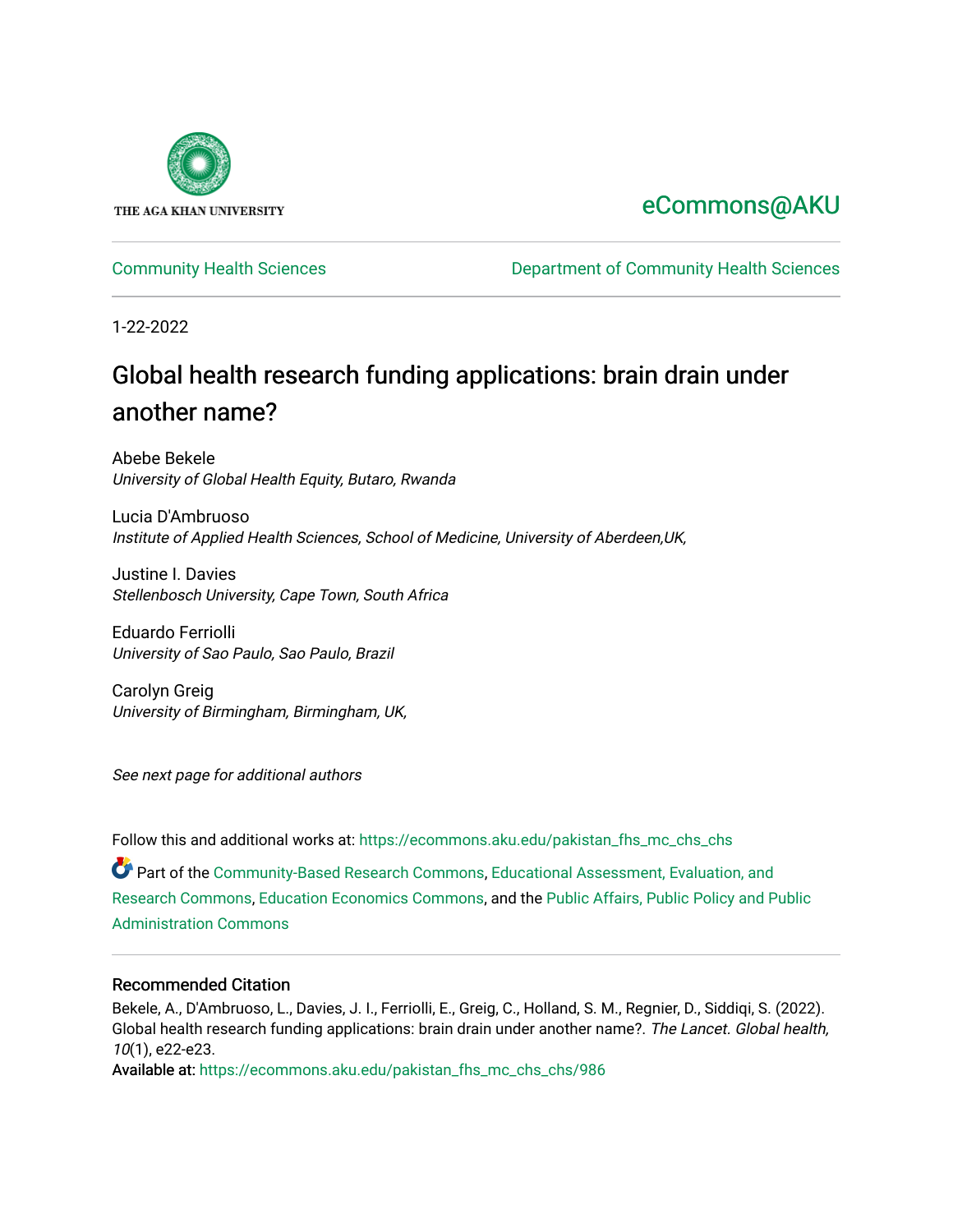### Authors

Abebe Bekele, Lucia D'Ambruoso, Justine I. Davies, Eduardo Ferriolli, Carolyn Greig, Semira Manaseki Holland, Denis Regnier, and Sameen Siddiqi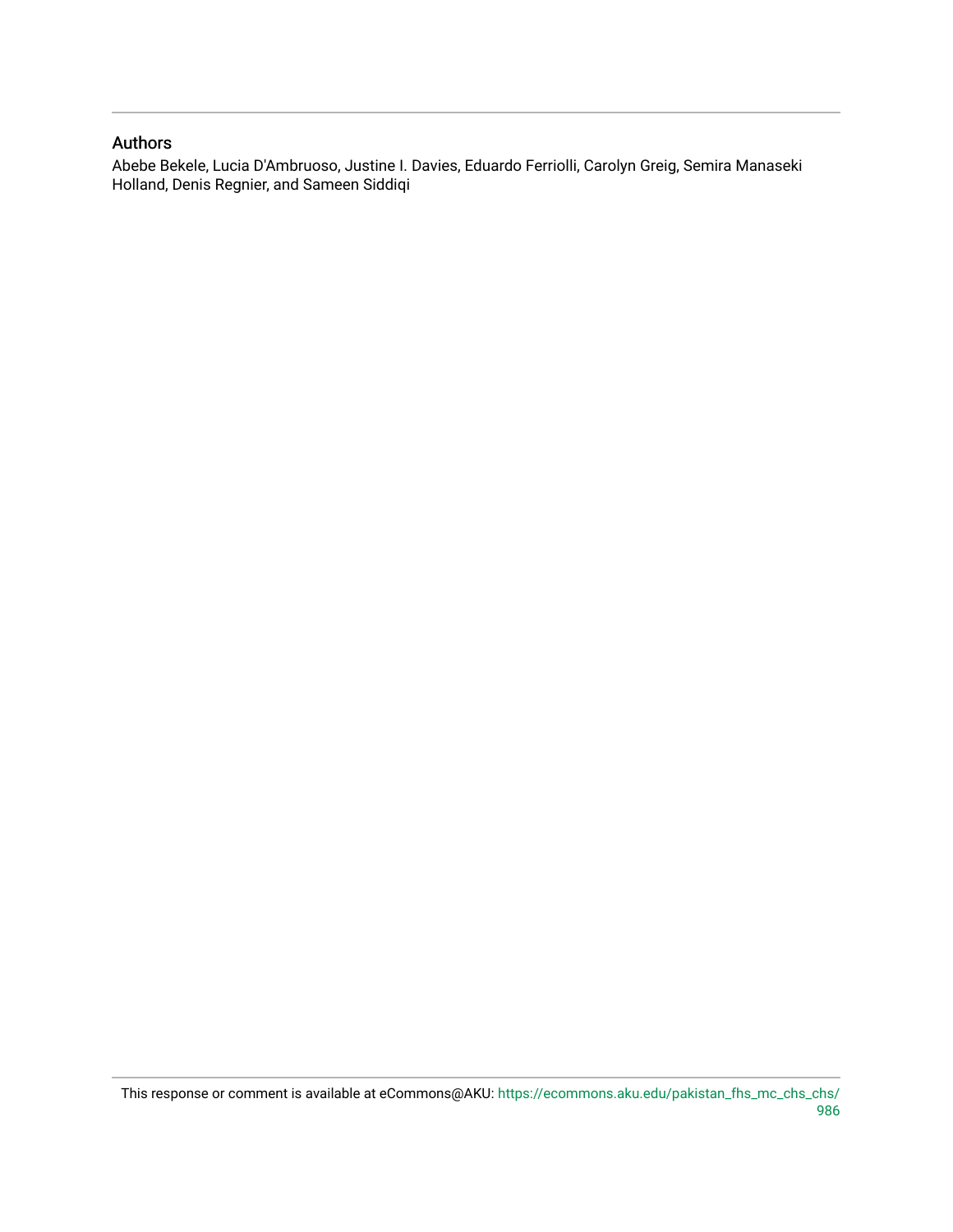### **Comment**

## **Global health research funding applications: brain drain under another name?**

In 2019, the UK was one of the largest funders of global health research. It had a government manifesto commitment to spend 0·7% of gross national income on official development assistance (ODA).<sup>1</sup> Much of this ODA funding was channelled to enable global health research, with an aim of improving lives and livelihoods in low-income and middle-income countries (LMICs) by providing new evidence for effective interventions and improving research and research capacity.<sup>2</sup> This extra funding ensured that global health was an academic growth area. It had the positive effect of broadening the field of enquiry beyond the traditional fields of infectious diseases and maternal, neonatal, and child health,<sup>1</sup> deepening international collaboration and cooperation, and developing new knowledge with benefits that extended beyond nation state borders.

However, at the beginning of 2021, the UK Government revoked its manifesto commitment and cut the ODA budget to 0·5% of gross national income. These cuts stalled global health research activity, leaving expanded numbers of global health researchers competing more than ever before for the remaining funds. It also left funding agencies struggling to deal with the huge numbers of applications, resulting in numerous research teams being rejected without any feedback. For researchers in all countries, the process has been disheartening and a huge waste of rare and expensive expertise. For those in LMICs, it is a tragedy, as we explain below. But while the cuts exposed faults in the system, many existed prior to the slashing of the ODA budget.

The scale of research waste from the current funding system is massive. The amount of time taken to develop a grant application by a lead applicant was estimated in 2012 to be 38 full-time researcher days, while others estimated the time to be equivalent to what it would take to do the research, if funded.<sup>3,4</sup> The relatively recent, laudable aims of UK grant funders to ensure that, if funded, research will deliver impact (perhaps even policy change), has a well-thought-through community engagement and involvement (CEI) plan, and demonstrably builds capacity, have substantially increased the amount of time needed to develop grant applications. Commensurate with these additional requirements has been a growth in publications and seminars about how to write these sections of applications; these are read or attended by researchers eager to receive funding, adding further time to the development of a grant proposal which is, considering the odds, unlikely to be funded.<sup>5</sup>

Developing the text and plans for these wellintentioned sections might require involvement of, and letters of support from, government and civil society stakeholders; doing capacity needs surveys; and engaging community members to develop detailed CEI plans. All of these are context dependent and require substantial time investment and technical expertise from LMIC researchers. Applicants from high-income countries are usually privileged in having time built in to job plans to write grant applications. The majority of researchers in low-resourced LMIC institutes do not have this privilege, a fact that is well recognised by the funders who require that much of the funding—if awarded—goes towards capacity building. The irony is that the vast majority of these funding applications are rejected without any feedback or with limited superficial feedback at best, providing no ability to learn from them. Furthermore, for most of these applications, the funding call is so specific that there is no possibility to submit elsewhere, and in other cases, resubmissions are discouraged. This means a gross waste of time and resources spent on those grants.

Although there are flaws found with all ways of selecting studies for funding, $4,6-8$  we believe that the current process of applying for research funding in the UK is particularly detrimental for research capacity building in LMICs. Indeed, the process could be said to contribute to so-called brain drain as we drain away the scant and valuable time of the few experts in LMICs for the unlikely chance of securing research funding.

We call for an urgent review and amendment to the way that global health funding applications are conducted in the UK. First is to ensure that all funding calls have a minimal input triage stage, where they can be appraised on their relevance and proposed methodological rigour, with further details captured